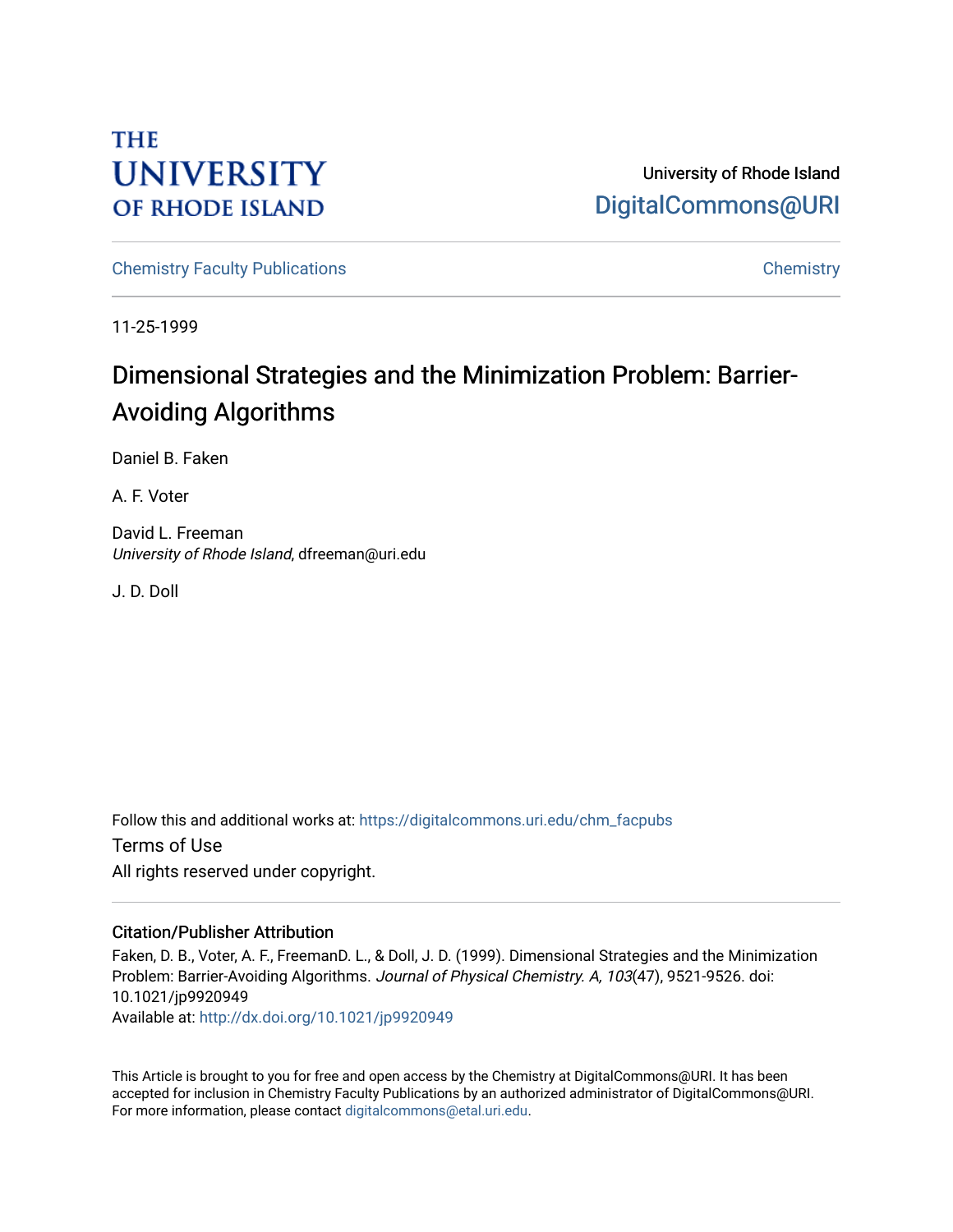## **Dimensional Strategies and the Minimization Problem: Barrier-Avoiding Algorithms**

**Daniel B. Faken,† A. F. Voter,‡ David L. Freeman,§ and J. D. Doll\*,†**

*Department of Chemistry, Brown Uni*V*ersity, Pro*V*idence, Rhode Island 02912, Theoretical Di*V*ision, Los Alamos National Laboratory, Mail Stop B268 Los Alamos, NM 87545, and Department of Chemistry, University of Rhode Island, Kingston, Rhode Island 02881* 

*Recei*V*ed: June 23, 1999; In Final Form: August 10, 1999*

In the present paper we examine the role of dimensionality in the minimization problem. Since it has such a powerful influence on the topology of the associated potential energy landscape, we argue that it may prove useful to alter the dimensionality of the space of the original minimization problem. We explore this general idea in the context of finding the minimum energy geometries of Lennard-Jones clusters. We show that it is possible to locate barrier-free, high-dimensional pathways that connect local, three-dimensional cluster minima. The performance of the resulting, "barrier-avoiding minimization" algorithm is examined for clusters containing as many as 55 atoms.

#### **I. Introduction**

Perhaps because we instinctively sense that our tools at any moment are, in truth, relatively primitive, we tend to display a reluctance to confront certain issues. Random processes are a case in point. Historically, our view of "noise" was basically that it was "bad". As a consequence, in the past we sought to eradicate, avoid, or minimize it whenever possible. As our abilities to deal with noise have advanced, our views of it have also fundamentally changed. Far from universally avoiding stochastic elements, today we often intentionally introduce them into purely deterministic problems for reasons of "convenience". Random walk treatments of electronic structure<sup>4</sup> and simulated annealing strategies $12,19$  for minimization are important examples of this changing perspective.

Years of low-dimensional pedagogy have left an unfortunate legacy. The tendency is to view larger dimensional problems as automatically more difficult than their smaller dimensional counterparts. There are obvious counter examples. Laplace's "two-dimensional" evaluation of the one-dimensional Gaussian integral is a particularly striking one.<sup>13</sup> More recently, advances in formal and computational tools for higher-dimensional systems<sup>3</sup> have contributed to a growing awareness that dimensionality can be transformed from "foe" to "friend".

Dimensionality exerts a powerful influence on phenomenology. The absence of phase transitions in one-dimension<sup>5</sup> and the formal divergence of diffusion coefficients for twodimensional fluids<sup>1,2</sup> are familiar examples. Because it has such a fundamental influence on the topology of potential energy "landscapes", it is, as suggested by Purisima and Scheraga, $20,21$ useful to consider dimensional modification as a tool within the context of the minimization problem.

The present paper examines a particular class of dimensional modification strategies. As a prototype application, we consider the problem of finding the minimum energy geometry of Lennard-Jones clusters. We show that there exist barrierless,

† Brown University.

higher dimensional pathways that connect three-dimensional, local cluster minima. On the basis of our findings we suggest that dimensional modification may prove to be a useful strategy for certain classes of minimization problems.

The remainder of this paper is organized as follows: Section II introduces the basic idea of dimensional expansion. Results of the application of these methods to Lennard-Jones clusters are presented in Section III. Section IV contains a discussion and summary of the results as well as a comparison with currently available methods.

#### **II. Formal Developments**

Minimization problems are arguably among the most ubiquitous in science and engineering. They are also among the most frustrating. What appears to be a relatively simple task for a few variables rapidly becomes quite challenging as the number of degrees of freedom increases. This rise in complexity mirrors the rapid increase of the number of local minima in the associated potential energy landscape with increasing numbers of degrees of freedom. For example, the number of stable local minima increases roughly exponentially with the number of particles for relatively simple Lennard-Jones cluster systems.22,26 At heart, therefore, the minimization problem is effectively the local minimum problem.

In the present section we explore the potential of dimensionality for use as a tool in the treatment of minimization problems. We examine whether the increase in the complexity of the minimization problem with system size is inevitable or whether it an example of allowing the potential "solution" to become the "problem". We consider conventional minimization techniques only briefly, referring the reader to existing reviews of those methods for more detailed treatments.19 To provide an explicit framework for our discussion, we adopt the viewpoint throughout the following that the objective function we seek to minimize is a generalized potential energy surface for a realizable physical system whose natural coordinates are continuously variable quantities.

For the present discussion, it is convenient to divide minimization techniques into two broad classes-those that modify the underlying potential energy surface and those that

<sup>\*</sup> Corresponding author: (Tel.) 401-863-3443; (fax) 401-863-2594; (e-mail)doll@ken.chem.brown.edu.

<sup>‡</sup> Los Alamos National Laboratory.

<sup>§</sup> University of Rhode Island.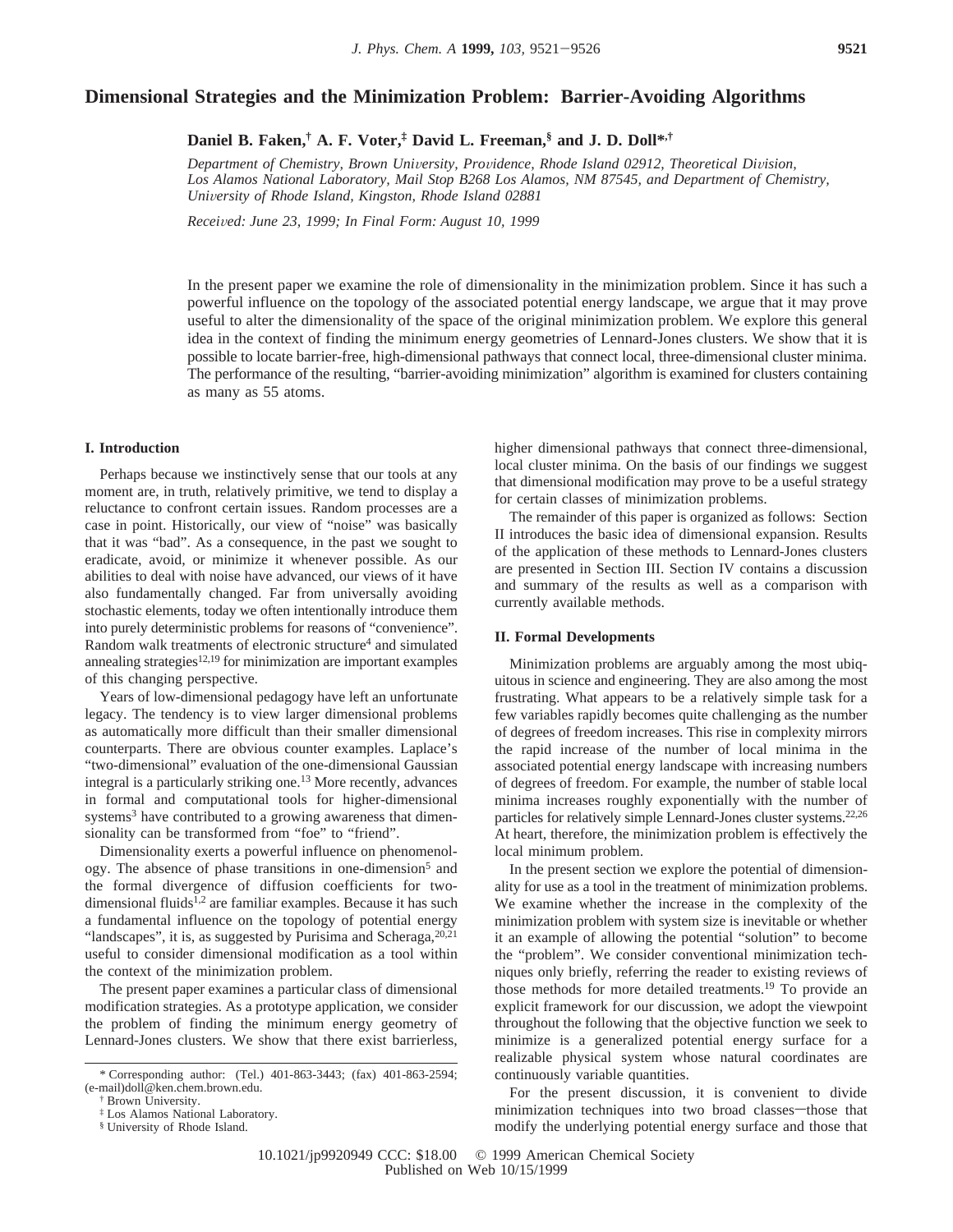do not. Standard conjugate gradient methods as well as various "annealing" approaches<sup>19</sup> fall into the latter category. On the basis of a variety of physically motivated analogies, annealing methods leave the underlying potential energy surface itself unchanged. The most common of these methods, simulated annealing, $12,19$  adopts a classical statistical-mechanical point of view. Specifically, the strategy is to locate the potential minimum by following the associated classical probability density as the "temperature" of the system is reduced. If the "cooling schedule" is sufficiently conservative (i.e., if care is taken to ensure that the thermal fluctuations are sufficient to defeat the local minimum problem), the density will ultimately condense onto the global potential minimum in the limit of zero temperature. Unfortunately, however, this procedure can fail in practice. Situations in which differences between the energies of major potential basins are small relative to the barriers that separate them can, for example, prove particularly difficult. By the time it becomes apparent that one is headed toward a local minimum, the scale of the relevant thermal fluctuations can, for computationally feasible cooling schedules, be too small to have any practical chance of overcoming the energy barrier.

Rather than viewing the original objective function as a potential surface for a finite temperature *classical* system, "quantum annealing" methods<sup>6,11</sup> employ a finite temperature, *quantum*-*mechanical* model. The global minimum of the specified potential is again located by following the density (or ground state wave function) toward the zero-temperature, classical limit. If we perform the limits by first turning off the quantum mechanics and then reducing the temperature, we recover conventional simulated annealing. We are free, however, to reverse the order of the limits, first taking temperature to zero and then turning down the quantum mechanics. There is practical merit to this second approach. Specifically, ground state diffusion Monte Carlo methods<sup>4</sup> provide a general (stochastic!) means for performing the zero-temperature limit not available in purely classical approaches. Once the ground state is reached, the quantum mechanics of the problem can be turned off by, for example, gradually increasing the masses of the particles of the system. In quantum annealing, tunneling, as opposed to thermal fluctuations, provides the mechanism for avoiding local minima. Quantum-mechanical optimization approaches based on a dynamical model have been proposed by Straub et al.14

As indicated earlier, annealing methods do not alter the underlying potential energy surface. Quantum annealing does, however, change the way in which information concerning the potential is processed during intermediate stages of the minimization process. While the classical density at a point depends on the potential energy at that specific location, the quantummechanical density is influenced by the values of the potential energy throughout a surrounding neighborhood.

A second broad strategy for the design of minimization algorithms involves purposefully modifying the original potential energy surface. That is, rather than simply modifying the way in which potential energy information is processed, we seek to distort the potential in such a way that we obtain an algorithmic advantage while leaving the global minimum essentially intact. Early work by Stillinger and Stillinger<sup>23</sup> is an example of this type of approach. They sought to reduce the number of local minima by altering the long-range form of simple pair potentials. Strategies based on "smoothing" techniques have also been proposed.<sup>18,23</sup> More recently, Wales et al.<sup>10,27</sup> have devised an approach based on a "basin hopping" methodology in which the original potential energy at each point is replaced by the energy of its corresponding local minimum or "inherent

**TABLE 1: Number of Stable Isomers Found for a 13 Atom Lennard-Jones Cluster in Various Dimensions**

| dimension | no. of isomers |
|-----------|----------------|
|           |                |
|           | 345            |
|           | 1505           |
|           | 363            |
|           | 88             |
| 6         | 27             |
|           | 16             |
| 8         |                |
|           |                |
| 10        | 2              |
| 11        |                |
| 12        |                |

structure".<sup>22,24,25</sup> By construction, the basin hopping method, unlike some distortion strategies, is guaranteed to leave the energetics of the various potential minima unaltered. By eliminating or lessening barriers between neighboring inherent structures, however, the approach promotes transitions between various local minima. The procedure is simple to implement and has proved effective in a variety of applications.<sup>7,9,15,16,28</sup>

The present work explores another class of minimization strategies. Broadly speaking, the approach is a potential modification technique that combines elements of both basinhopping and dimensional-relaxation strategies. A simple analogy will suffice to convey the essential idea. As anyone who has ever hiked in the mountains knows, it is often easier to "contour" around a local "barrier" than to climb over it. Rather than blindly restricting ourselves to lower dimensional ridge routes that go over barriers, we seek instead higher dimensional, barrier-free routes that bypass them. In a similar spirit, the present method attempts to defeat the local minimum problem by constructing barrier-free, high-dimensional pathways that connect the various three-dimensional inherent structures.

Why do we have any hope that such high-dimensional pathways either exist or that they will be helpful for the general minimization problem? To answer this basic question, it is useful to first pose another: How many three-dimensional isomers exist for a four-atom Lennard-Jones cluster? A bit of reflection will reveal that the answer to the latter question is one. In three dimensions each of the four atoms can be a nearest neighbor of all of the remaining particles by forming a tetrahedron. Using similar arguments, it is simple to see that an *N*-particle Lennard-Jones cluster will have a single isomer in  $N - 1$  dimensions. Because all atoms can be nearest neighbors of every other atom, it is also simple to see that the energy of this  $N-1$  dimensional, minimum energy structure is less than the energy of any other inherent structure in any number of dimensions.

To make the connection between dimensionality and the number of local minima more explicit, we list in Table 1 the number of energetically distinct isomers found for the 13 atom Lennard-Jones cluster as a function of the number of spatial dimensions. We assume the potential energy of these clusters to be of the pairwise form

$$
V(\mathbf{R}) = \sum_{i \le j} V_{\text{LJ}}(|\mathbf{r}_i - \mathbf{r}_j|) \tag{2.1}
$$

where  $r_i$ , is a *D*-dimensional vector whose components  $(x_{i,l},$  $x_{i,2}...x_{i,D}$ ) specify the position of atom "i". The Lennard-Jones interaction,  $V_{LJ}(r)$ , specified in terms of the usual well-depth,  $\epsilon$ , and length scale,  $\sigma$ , parameters by

$$
V_{\text{LJ}}(\mathbf{r}) = 4\epsilon \left[ \left( \frac{\sigma}{\mathbf{r}} \right)^{12} - \left( \frac{\sigma}{\mathbf{r}} \right)^6 \right] \tag{2.2}
$$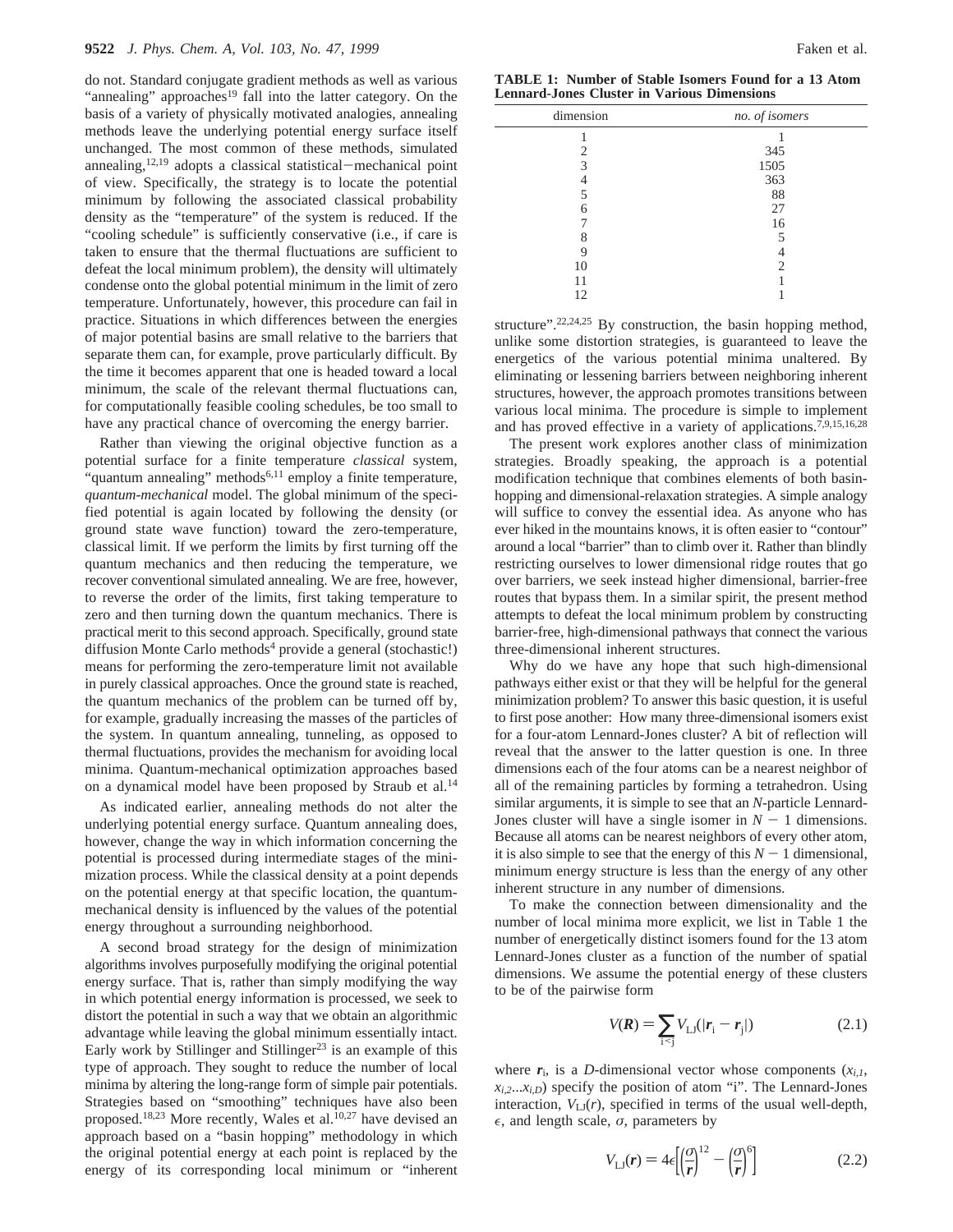

**Figure 1.** The number of stable isomers found for Lennard-Jones clusters of various sizes in different numbers of dimensions. As discussed in the text, the results are intended to convey the effects of cluster size and dimensionality on the inherent structure topology. Given the uncertainty inherent in attempts to locate all local minima, the numbers shown should be regarded as lower bounds to the exact values. A fit to the number of stable isomers for an N-atom cluster in three dimensions,  $I(N) = I(N_0)\Gamma^{N-N_0}$ , shows essentially exponential growth relative to a baseline value for 21 isomers for  $N_0 = 9$ . The fitted value of  $\Gamma$  indicates that the number of stable isomers grows (on average) by roughly a factor of 2.9 with the addition of each new particle. The corresponding two-dimensional value is 2.22.

is a function of the *D*-dimensional interparticle Euclidian distance,  $|r_i - r_j|$ ,

$$
|\mathbf{r}_{\mathbf{i}} - \mathbf{r}_{\mathbf{j}}| = \left(\sum_{\mathbf{n}=1}^{D} (x_{\mathbf{i},\mathbf{n}} - x_{\mathbf{j},\mathbf{n}})^2\right)^{1/2}
$$
 (2.3)

These results in Table 1 were established by quenching initial configurations produced by a *D*-dimensional, basin-hopping random walk with standard gradient methods. The resulting structures were tested to ensure they indeed corresponded to stable minima. The number of quenches used is sufficient to identify the general trend with respect to dimensionality (i.e., that the number of stable isomers is a decreasing function of dimensionality above three dimensions). Although we do find slightly more three-dimensional isomers for the 13 atom system than were reported by Tsai and Jordan<sup>26</sup> or by Doye, Miller, and Wales,<sup>8</sup> the results of Table 1 should not in general be taken as definitive with respect to the exact number of stable isomers for any particular cluster and dimension.

Figure 1 charts the growth of the number of isomers of Lennard-Jones clusters from 9 to 15 atoms for various numbers of dimensions. The growth appears roughly exponential in this cluster size range. It is interesting to note that the number of stable isomers for these clusters appears to be a maximum for three-dimensions.

How can we exploit the apparent "simplifying" effect of dimensionality on the cluster's inherent structure topology? One possibility, suggested by Purisima and Scheraga, 20,21 is to start with what we know a priori to be the unique global minimum in  $N - 1$  dimensions and attempt to compress that structure back to three dimensions. While appealing, we have not found this approach to be a generally successful one for our applications. The essential difficulty is that dimensional quenches do not appear to link high and low-dimensional global minima in a direct, "adiabatic" fashion.

We have, however, found another, and apparently more general, way to exploit dimensional expansion. From Table 1

and Figure 1, we see that the number of local cluster minima tends to decrease as the dimensionality of the system is increased above three dimensions. In fact, as discussed previously, when the dimensionality is sufficiently large, we know that the number of high-dimensional minima ultimately shrinks to unity. We further know that the energy of this unique, high-dimensional minimum lies below that of any other minimum (local or global) in any number of dimensions. Although these results do not specify how to find it, they guarantee the existence of a barrierfree,  $N-1$  dimensional pathway between any three-dimensional local minimum and the three-dimensional global minimum for an *N*-particle cluster. To see this result, it is sufficient to note that the three-dimensional local and global minima both are points on a single,  $N - 1$  dimensional potential basin. By construction, therefore, there is an  $N-1$  dimensional, barrierfree pathway that connects the designated local and global minima. It is straightforward to generalize this argument to show that any two local, three-dimensional minima are connected by a barrier-free,  $N - 1$  dimensional pathway. How large does the dimensionality have to be in practice in order that a barrierfree pathway exist? How general is the simplifying effect of dimensionality on the topology of the high-dimensional inherent structure surface? The answer to the second question awaits further study. On the basis of results presented in the following section, however, it appears that the answer to the first question is, for Lennard-Jones clusters, only slightly greater than three.

#### **III. Numerical Method and Examples**

We now describe our implementation of barrier-avoiding minimization and examine its performance for small  $(N \leq 55)$ atoms) Lennard-Jones clusters. In part, we have chosen this system for our initial applications because resources like the Cambridge Cluster Database (http://brian.ch.cam.ac.uk) greatly simplify the process of validating the cluster structures and energies that are encountered.

The function we are trying to minimize,  $V(R)$ , is assumed to depend only on the distances between the particles. The class of such functions includes the pairwise additive potentials of the present study, as well as other forms which will be discussed below. In this way, the function is defined for configurations in any dimension; only the definition of the distance changes.

Let *D* be the dimension (usually 3) in which the original *N*-particle cluster configuration resides, and *H* the number of "extra" dimensions to be used in the search. *H* is useful from 1 to  $(N - 1 - D)$ . Above this value of *H*, the  $(D + H)$  dimensional atoms only see an  $(N - 1)$  dimensional subspace. Given this configuration, we denote the new  $(D + H)$  dimensional coordinates by  $\mathbf{R} = (\mathbf{r}_1, \mathbf{r}_2,... \mathbf{r}_N)$ , where  $\mathbf{r}_i = (x_{i,1}, x_{i,2},...,x_{i,D}$ ,  $x_{i,(D+1)},...,x_{i,(D+H)}$  and where  $x_{i,j}$  is the jth component of the Cartesian coordinates of particle i. We call *R D*-dimensional (but embedded in a  $(D + H)$  dimensional space) if  $x_{i,(D+1)} =$  $x_{i,(D+2)},..., x_{i,(D+H)} = 0$  for all i.

In the algorithm discussed below it is necessary both to expand and compress the cluster between  $D$  and  $D + H$ dimensions. To execute such expansions and compressions it is essential that we have available a suitable "signature" of the dimensionality of the space. We assume in the following that we have available some suitable "width" function,  $W_D(\mathbf{R})$ , that is continuous in *R*, equal to zero when *R* is *D*-dimensional, and otherwise positive. One choice for the width function, the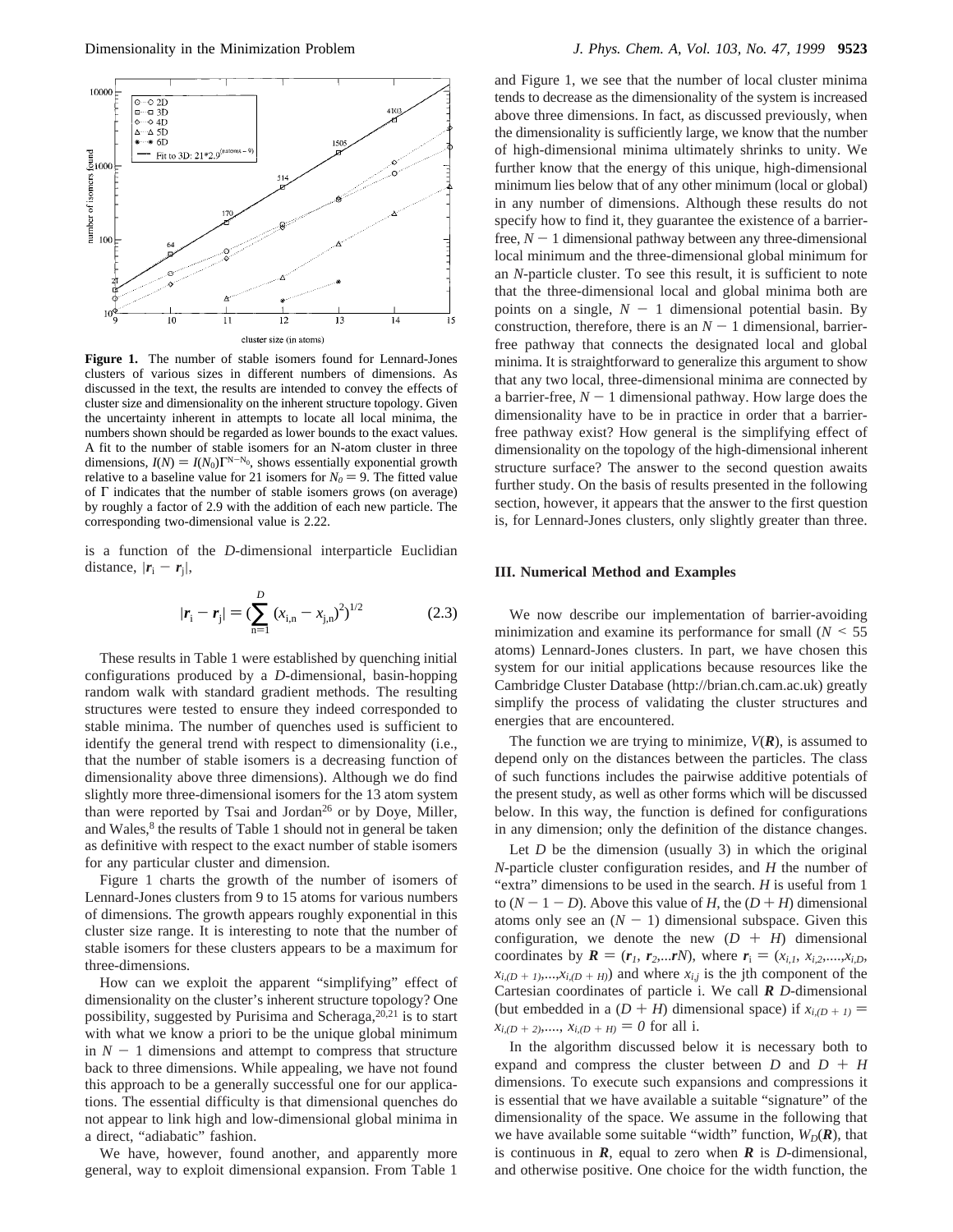one used in the present study, is

$$
W_D(\mathbf{R}) = \sum_{i=I}^{N} \sum_{n=D+1}^{D+H} x_{i,n}^2
$$
 (3.1)

The basic idea behind the present algorithm is that, given a local minimum in three dimensions, we can find another, threedimensional structure via a random walk *at constant potential energy* in a higher dimension. That is, we can move from a three-dimensional energy minimum to another energy "basin" using higher dimensional pathways. The new structure is either another local minimum at the same energy as the starting configuration, or it is a new structure that is not a local minimum. If the new structure is energetically degenerate with the starting configuration, we simply continue the search. If, as is much more likely, the new structure is not a local minimum, then we are assured that it can be relaxed to a new local minimum *with a lower energy*. In this way, we produce a sequence of three-dimensional inherent structures of decreasing potential energies leading to the lowest energy three-dimensional structure.

The steps performed by the algorithm are as follows: given an arbitrary starting configuration, *R*;

1. Find the "inherent structure" for  $\mathbf{R}$ . We minimize  $V(\mathbf{R})$ for *R* constrained to stay in *D* dimensions (i.e., the *H* higher components are zero). Any minimization technique<sup>19</sup> that decreases *V* is acceptable for this step (e.g., steepest descent, conjugate-gradient, etc.). More formally, given an initial configuration  $\mathbf{R}_0$ , we find  $\mathbf{R}$  such that:

(a) 
$$
\frac{dV(\mathbf{R})}{dr_i} = 0 \text{ for all } \mathbf{r}_i
$$
  
b) 
$$
\frac{d^2V(\mathbf{R})}{dr_i dr_j} > 0 \text{ for all } \mathbf{r}_i, \mathbf{r}_j
$$
  
(c) 
$$
V(\mathbf{R}) \leq V(\mathbf{R}_0)
$$

 $\overline{\phantom{a}}$ 

In part (b) we exclude the directions equivalent to overall translation and rotation of the system. We denote the energy of the (local) minimum produced by steps  $(a-c)$   $E_{LM}$  and the associated configuration *RLM*.

2. Perform a constant-energy random walk. This walk consists of *nsteps* constrained random displacements of  $\mathbf{R}$  in  $(D + H)$ dimensions, the constraint being  $V(R) = E_{LM}$ . In the present paper, we generate trial displacements, ∆*R*, by uniformly translating all particles within a "box" of about 0.1*σ*. The value of *nsteps* was 100 for the smaller clusters, 50 for the 38 atom cluster, and 30 for the 55 atom cluster.. The constraint was imposed (to first order) by removing the component of ∆*R* parallel to the gradient of  $V(R)$ . For large translations, this is not sufficient, and one must either use a higher order correction (involving the Hessian) or, as was done in the present paper, readjust ∆*R* by moving parallel to the energy gradient until the constraint is met (rejecting the "trial" ∆*R* if the constraint cannot be met this way).

3. Minimize  $W_D(\mathbf{R})$  while keeping  $V(\mathbf{R}) = E_{LM}$ . Techniques for such minimizations are widely available in the "nonlinear programming" literature.17 Our technique is to use the strategy outlined in Step (2), but setting  $\Delta \mathbf{R} = -c \nabla \mathbf{W}_D(\mathbf{R})$ , where *c* adjusts the step size at each step so that the gradient is followed downhill (with respect to  $W_D(R)$ ) to a (constrained) local minimum.



**Figure 2.** Barrier-avoiding minimization histories for Lennard-Jones clusters containing from 16 to 33 atoms. Starting from a different, randomly chosen configuration for each cluster size, the minimization proceeds, via high-dimensional, barrier-free pathways, through a series of local minima (plateaus in the figure) to the minimum energy configuration. Traces correspond, in order from top to bottom, to results for  $16-33$  atoms.

4. If the minimization in (3) results in *R* being *D*-dimensional (i.e.,  $W_D(\mathbf{R}) = 0$ ), and  $\mathbf{R} \neq \mathbf{R}_{LM}$ , then we may have succeeded in finding a configuration that will quench to a lower energy, *D*-dimensional inherent structure. In this instance, we start again at Step (1) with the new configuration. By proceeding through a sequence of inherent structures of successively lower energies, we are removing large numbers of local minima from the search as it proceeds.

5. On the other hand, the constrained minimization in (3) can fail in its attempt to "compress" the  $(D + H)$  dimensional configuration in Step (2) completely back to *D*-dimensions. In such cases, we resume our high-dimensional search by resetting *R* to the last, high-dimensional configuration generated by the random walk in Step (2) and continuing the expanded dimensional walk from that point until Step (4) is satisfied.

We have implemented this "barrier avoiding minimization" procedure and have examined its efficacy for finding the global minima of clusters whose atoms interact via the Lennard-Jones pair-potential. All calculations reported here were done with *H*  $=$  1; that is, the random walk was performed in four dimensions. Although four dimensions proved to be sufficient to produce barrier-free minimization pathways for all examples considered in the present work, it may be necessary to revisit this issue for other applications. We first discuss the cases of 16-33 atoms and then do a more detailed examination of the 38 atom case.

Figure 2 shows the results of a typical set of applications of the barrier avoiding minimization procedure (Steps  $(1-5)$  above) for clusters ranging from 16 to 33 atoms. This figure is presented both to convey a sense of the sequence of inherent structure energies visited by the clusters enroute to their global potential energy minima and to illustrate (crudely) the scaling of effort with respect to cluster size. In Figure 2, the minimizations for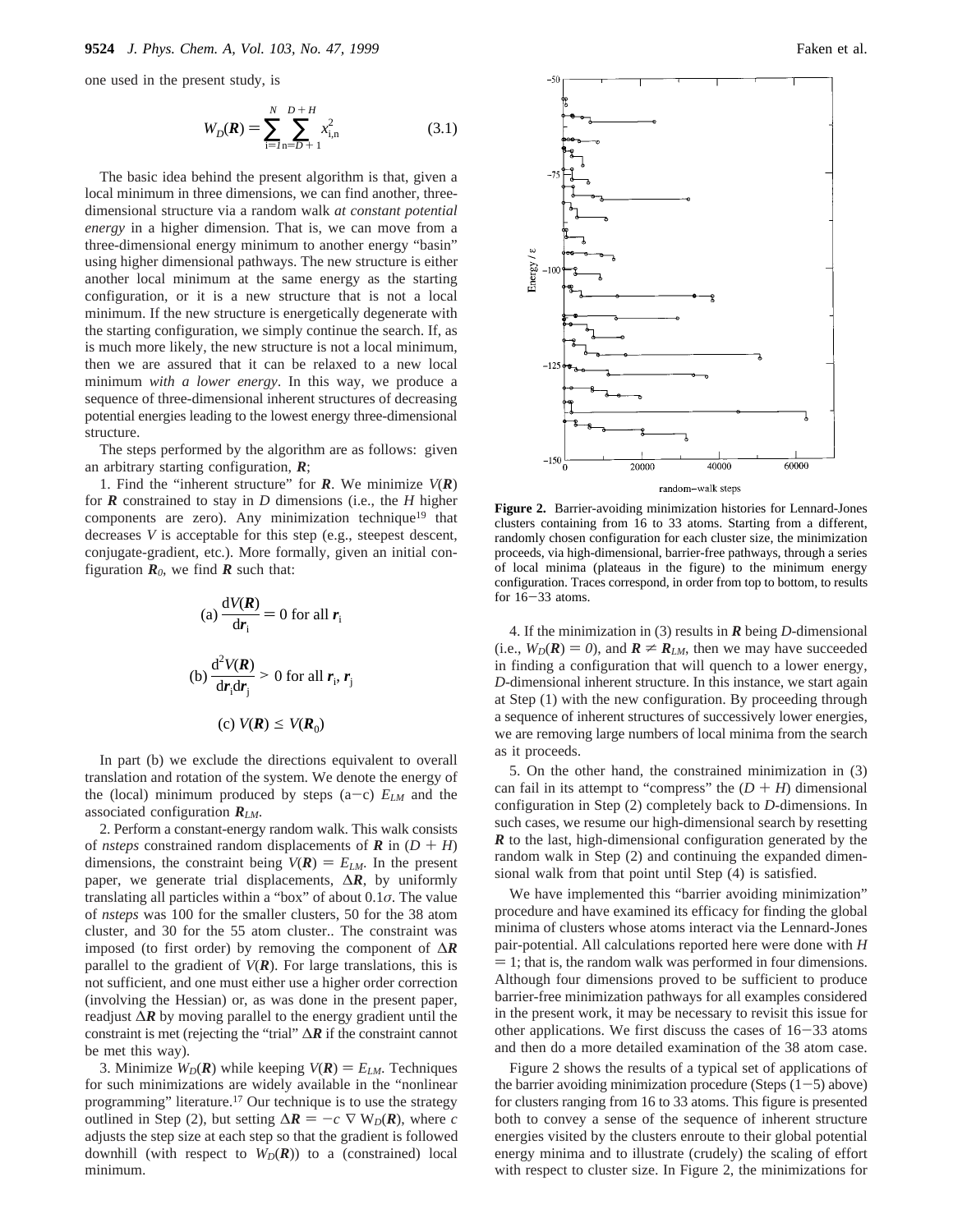

Figure 3. Average number of steps required to reach global minimum for Lennard-Jones clusters of various sizes. The solid (dotted) line represents the average (average plus one standard deviation) of the number of steps required to find the ground state structure for 20 randomly chosen initial configurations for each cluster size.

each cluster size have each been initiated from a single, randomly chosen initial configuration. Figure 3 elaborates upon the issue of the scaling of effort. There we show the average number of steps required to achieve the global potential minima for 20 randomly generated initial configurations for each cluster size. It is first important to note that the present procedure successfully locates the global minima for *all* random initial configurations for *all* cluster sizes. It is also important to note that the level of effort required to find the global minimum energy structure in the range of  $16-26$  atoms is relatively constant. In particular, over the size range shown in Figure 2, the number of local minima grows (based on exponential fits to the results of Figure 1) by roughly  $3 \times 10^6$  (from approximately 3.6  $\times$  10<sup>4</sup> (16 atoms) to 1  $\times$  10<sup>11</sup> (30 atoms)). Beyond 26 atoms, the effort required increases, although not prohibitively, as evidenced by our success (see below) with both the 38 and 55 atom clusters. The reasons for this increase in effort are, at present, unclear. It may, however, be an indication that higher dimensional  $(H > 1)$  minimization pathways could prove useful for studies of larger clusters.

As a somewhat more demanding test of the procedure, we examine its performance for the 38 atom Lennard-Jones cluster. As discussed by Doye, Miller, and Wales,<sup>7</sup> this cluster presents significant challenges in optimization and simulation studies. Its *fcc*-like global minimum is separated from a low-lying, icosohedral local minimum by an appreciable barrier. Figure 4 displays the results of applying the barrier-avoiding minimization method to this system. As illustrated in Figure 4, starting from a randomly generated configuration, the method successfully locates the global minima. It is important to note that the minimization trace shown in Figure 4 actually proceeds through the 38 atom icosohedral local minimum. This is significant in that it confirms that the method did, in fact, locate a barrierfree, four-dimensional pathway "around" what is otherwise a significant, three-dimensional barrier. From Figure 4 we see that in this case roughly 400 000 high-dimensional steps (8000 dimensional quenches) are required to locate the global minimum. The number of quenches for this single minimization is not wildly out of line with the mean first-encounter time of 2000 conjugate-gradient quenches reported for the basin-hopping treatment of the same system.7

Finally, although it is a somewhat less challenging example than the 38 atom case, we note that we have also had success



**Figure 4.** A barrier-avoiding minimization history for the 38 atom Lennard-Jones cluster. The trace shows the results for a single, randomly chosen configuration. It is important to note that the global minimum is reached by way of the icosohedral local minimum. This confirms that the minimization strategy successfully located a barrier-free, highdimensional pathway from the *fcc* local minimum to the ground-state configuration.

in locating the minimum energy structure for the 55 atom cluster. Systematic studies of larger clusters are planned.

#### **IV. Discussion & Summary**

In the present paper, we have explored the use of dimensional strategies for minimization problems. We have presented a particular method that exploits the simplifying influence of dimensionality on inherent structure topology. For one class of systems, Lennard-Jones clusters, we have shown the resulting approach represents a practical minimization method. Using this method, we have succeeded in locating high-dimensional, barrier-free pathways between three-dimensional local minima and the corresponding global minimum-energy structures for clusters containing up to 55 atoms. We are encouraged by the present results, particularly by the method's performance in locating the global minimum for the 38 atom cluster.

In order for the current approach to be of general significance, it will be necessary to establish its utility for a broader range of applications. Although we are cautiously optimistic, the final decision concerning the ultimate fate of the present method must, therefore, await the outcome of ongoing studies.

If dimensional approaches are to be of general merit, two basic conditions must be satisfied. First, it is necessary that dimensionality exert a simplifying effect on the inherent structure topology for the problem of interest. Second, one must find a way to translate this simplification into a practical minimization algorithm. In the present work, both conditions have been met. As discussed in Section II, increasing cluster dimensionality reduces the number of local minima. We have shown, using the barrier-avoiding methods discussed in Section III, how to transform this dimensional simplification into a viable minimization procedure. Although the particular strategy described by Purisima and Scheraga<sup>20,21</sup> for exploiting it does not appear to be general, their work illustrates the important point that the simplifying effects of dimensionality on the minimization problem extend to classes of potentials of chemical interest. Leaving aside the particulars for the moment, the "take-home" message of the present investigation is that whether it is the barrier-avoiding methodology of Section III or some other, yet to be discovered, implementation, dimensional strategies appear to represent a potentially valuable tool for the construction of new classes of minimization algorithms.

**Acknowledgment.** J.D.D. and D.L.F. would like to thank the National Science Foundation for support of the present